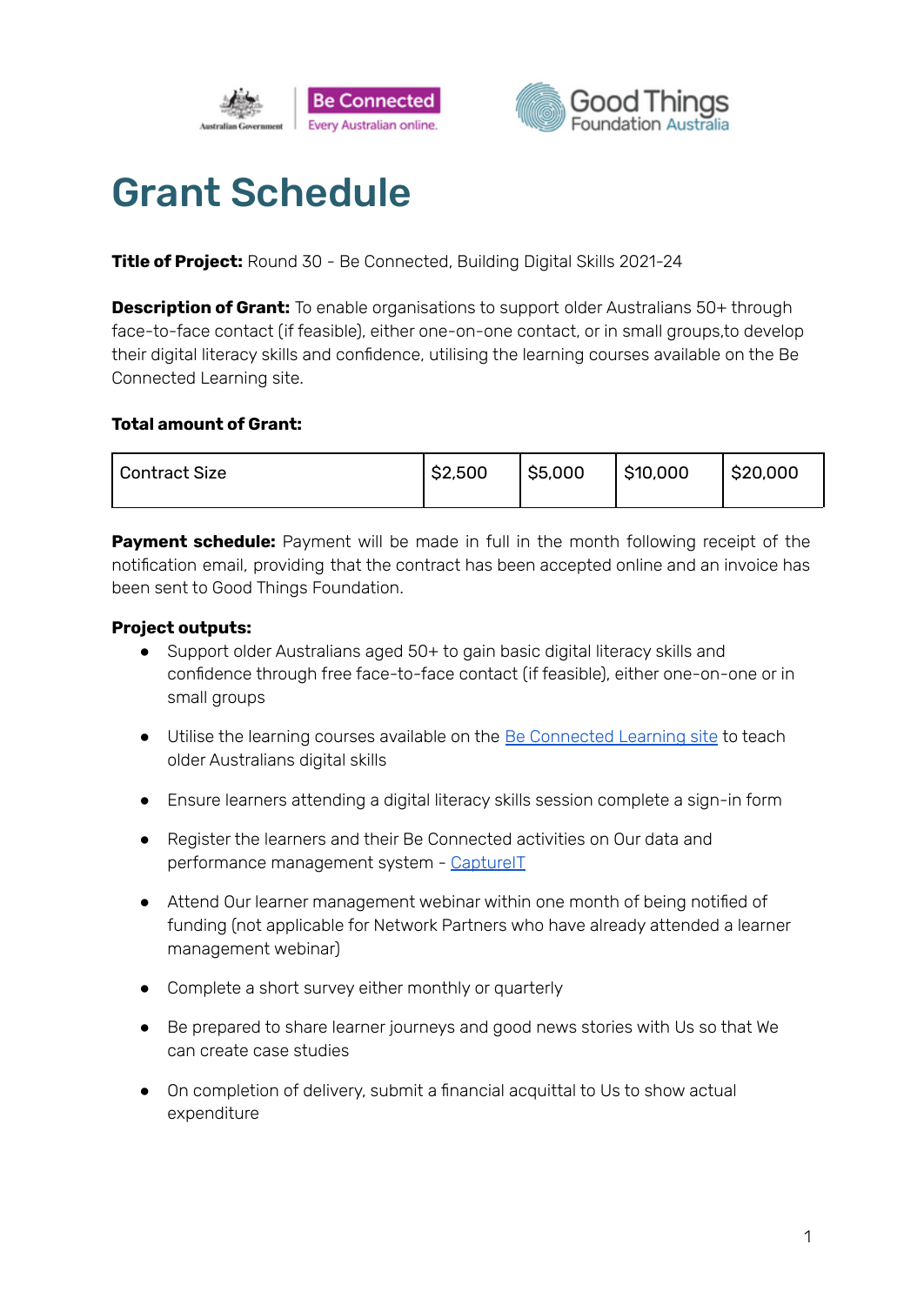- Our staff may also visit You during the project to review compliance with the grant terms and conditions. You must keep and make available for Us on request, receipts of all grant expenditure, hard copies of signing in sheets and marketing material.
- You are required to keep original receipts or other documents, which account for the expenditure of the grant, for up to five years after the grant was awarded
- Meet the following requirements as part of the funding program:

| Contract Size                                                            | \$2,500 | \$5,000 | \$10,000 | \$20,000 |
|--------------------------------------------------------------------------|---------|---------|----------|----------|
| Number of Older Australians<br>supported to gain digital literacy skills | 30      | 75      | 150      | 300      |

| Contract Size                                                            | \$2,500 (specialist) | $\mid$ \$5,000 (specialist) |  |
|--------------------------------------------------------------------------|----------------------|-----------------------------|--|
| Number of Older Australians<br>supported to gain digital literacy skills | 15                   |                             |  |

# **Grant Project Period:** The project will be delivered from 1 May 2022 to 30 April 2023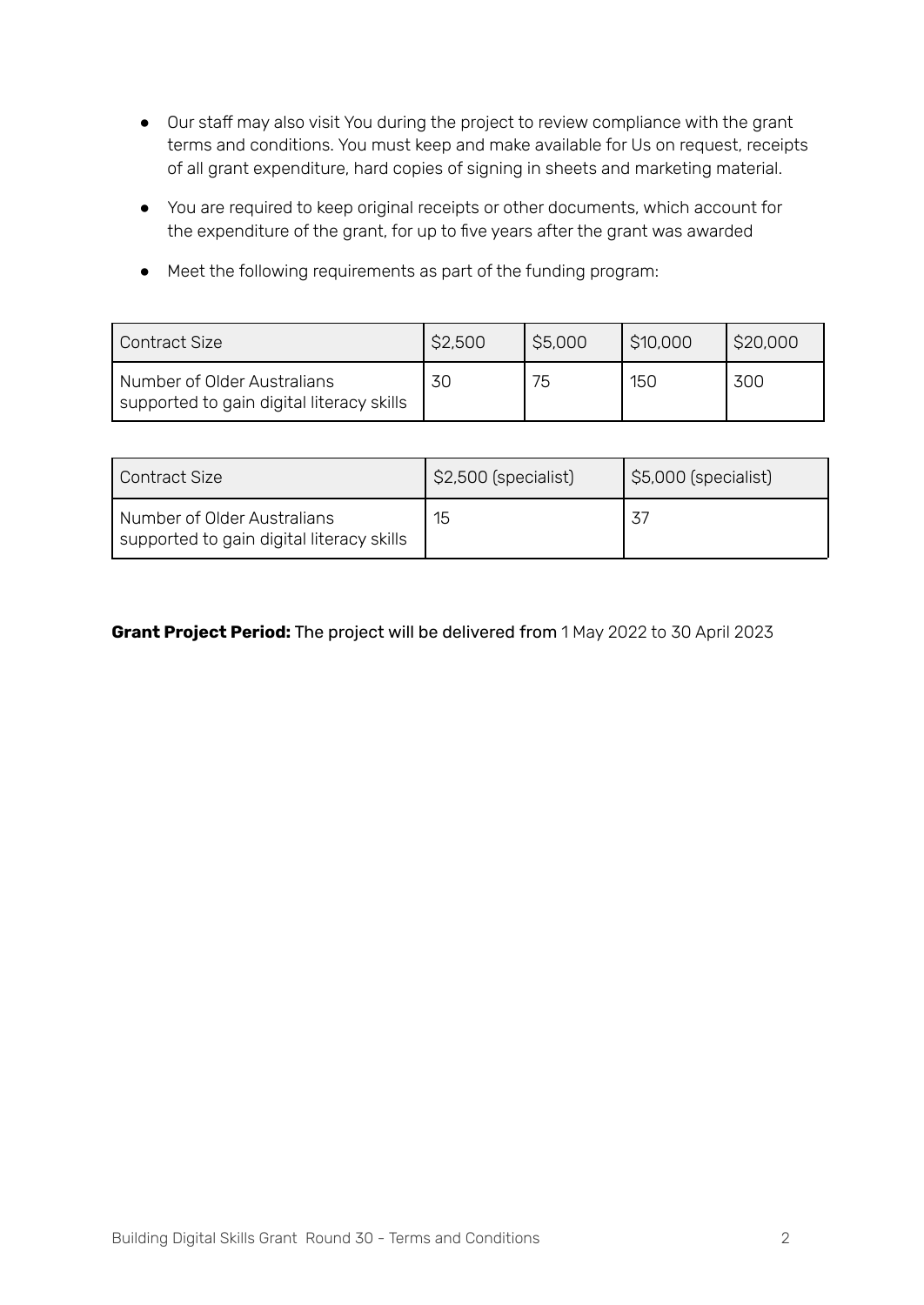# **Terms and Conditions ('Terms') for Be Connected: Building Digital Skills grant**

#### **BACKGROUND:**

- A. We, The Funder, have agreed to pay the Grant to You, the Recipient, to assist in carrying out the Project.
- B. This Agreement sets out the terms and conditions on which the Grant is made by Us to You.
- C. These terms and conditions are intended to ensure that the Grant is used for the purposes for which it is awarded.

#### **AGREED TERMS:**

#### 1. **Definitions**

The following definitions apply to expressions used in these Terms:

**"Confidential Information"** means any information that You provide to Us, or vice versa, that is indicated or marked as "Confidential" at the time it is provided or ought reasonably be considered to be confidential..

**"Funding Notification email"** means the email sent to You to notify You of the grant award.

**"Grant"** means the funding provided or to be provided as defined in the Grant Schedule and the Funding Notification email.

**"Grant Documentation"** means the documentation associated with the Grant including, but not limited to, the online Project Application Form, the Grant Schedule and these Terms, and the Funding Notification email.

**"Grant Project Period"** means the term of the Project as set out in the Grant Schedule.

"**Grant Schedule"** means the schedule titled as such to which these Terms are attached

**"Know-how"** means any information, data, know-how or experience whether patentable or not and including but not limited to any technical and commercial information relating to research, design, development, manufacture, use or sale.

"**Project**" means the project named in the Grant Schedule for which the application of the Grant is to be carried out in accordance with these Terms.

**"Project Outputs"** means the project outputs to which You are committed as set out in the Grant Schedule.

**"Start Date"** means the date specified as such in the Grant Schedule or such later date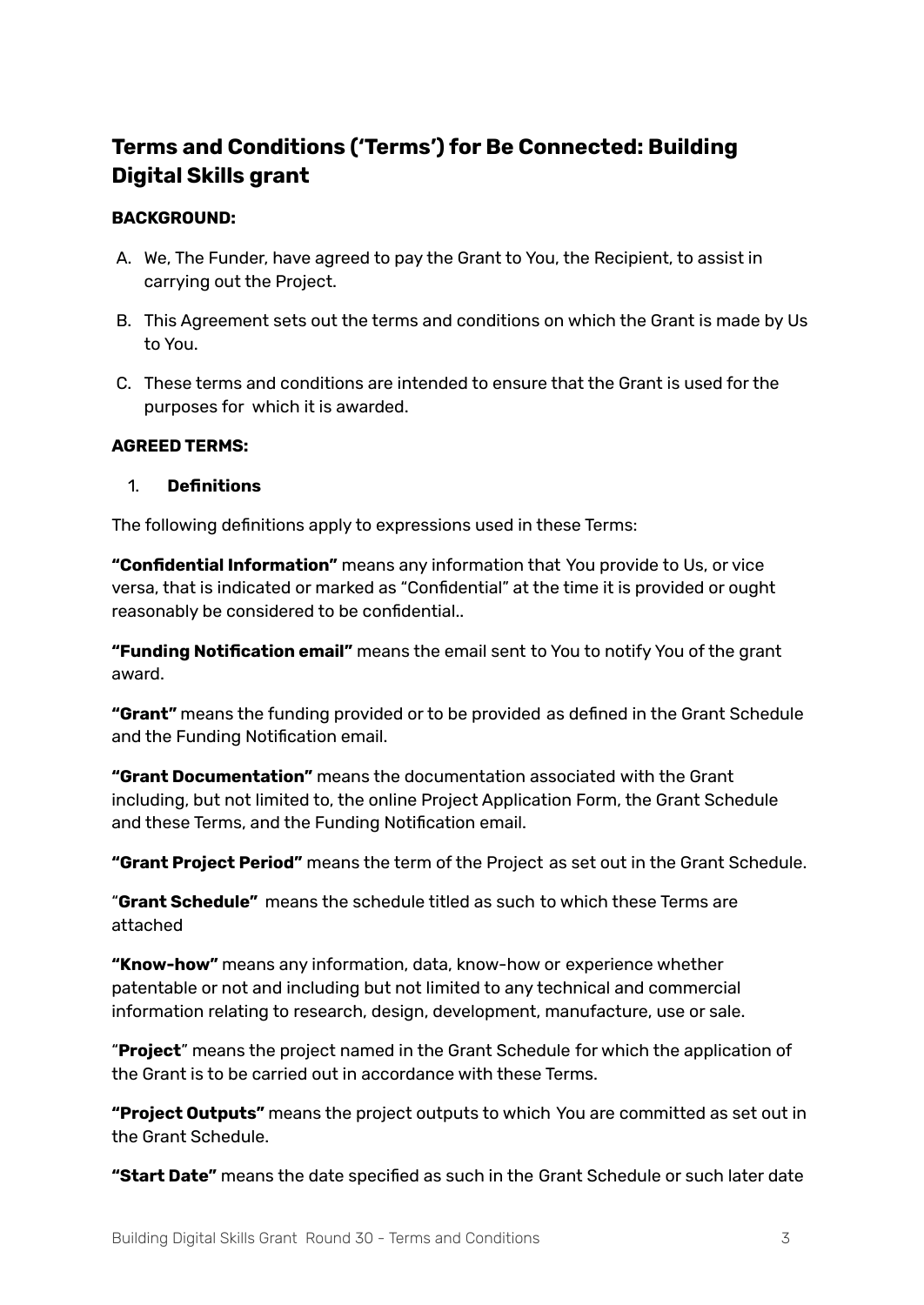as shall be notified to You, being the date on which the Project will be started by You.

**"Terms"** means this document as amended from time to time.

**"The Funder/We/Us/Our"** means the Good Things Foundation Limited ABN 92 618 363 974.

**"The Recipient**/**You/Your**" means You, the Registered Network Partner named in the Grant Schedule being the recipient of the Grant.**"**

**"Total Amount"** means the total amount of the Grant as set out in the Grant Schedule.

#### 2. **The Grant**

2.1. We have agreed to provide the Grant (exclusive of goods and services tax ("GST")) to You, and You accept the Grant, on the terms of the Grant Documentation.

You shall:

- 2.1.1. at all times be a registered Network Partner
- 2.1.2. warrant that it is in a position to run the event during the grant delivery period.
- 2.1.3. agree to use the Grant solely for the purposes of the Project and in accordance with these terms and conditions, or as otherwise approved by Us in writing.
- 2.1.4. at all times comply with all applicable laws.
- 2.1.5. not at any time make significant change to the Project without Our prior written agreement
- 2.1.6. notify Us in advance where You intend to apply to a third party for other funding for the Project, and, where such funding is obtained, it will provide Us with details of the amount and purpose of that funding. You agree and accept that You shall not apply for duplicate funding in respect of any part of the Project or any related administration costs that We are funding in full under this Agreement.
- 2.2. The Project must be delivered and completed in accordance with the Grant Documentation.

You shall:

2.2.1. exercise the standard of skill, care and diligence in implementing the Project that would generally and reasonably be expected of a provider of similar activities including compliance with any codes of ethics, regulations or other industry standards relevant to the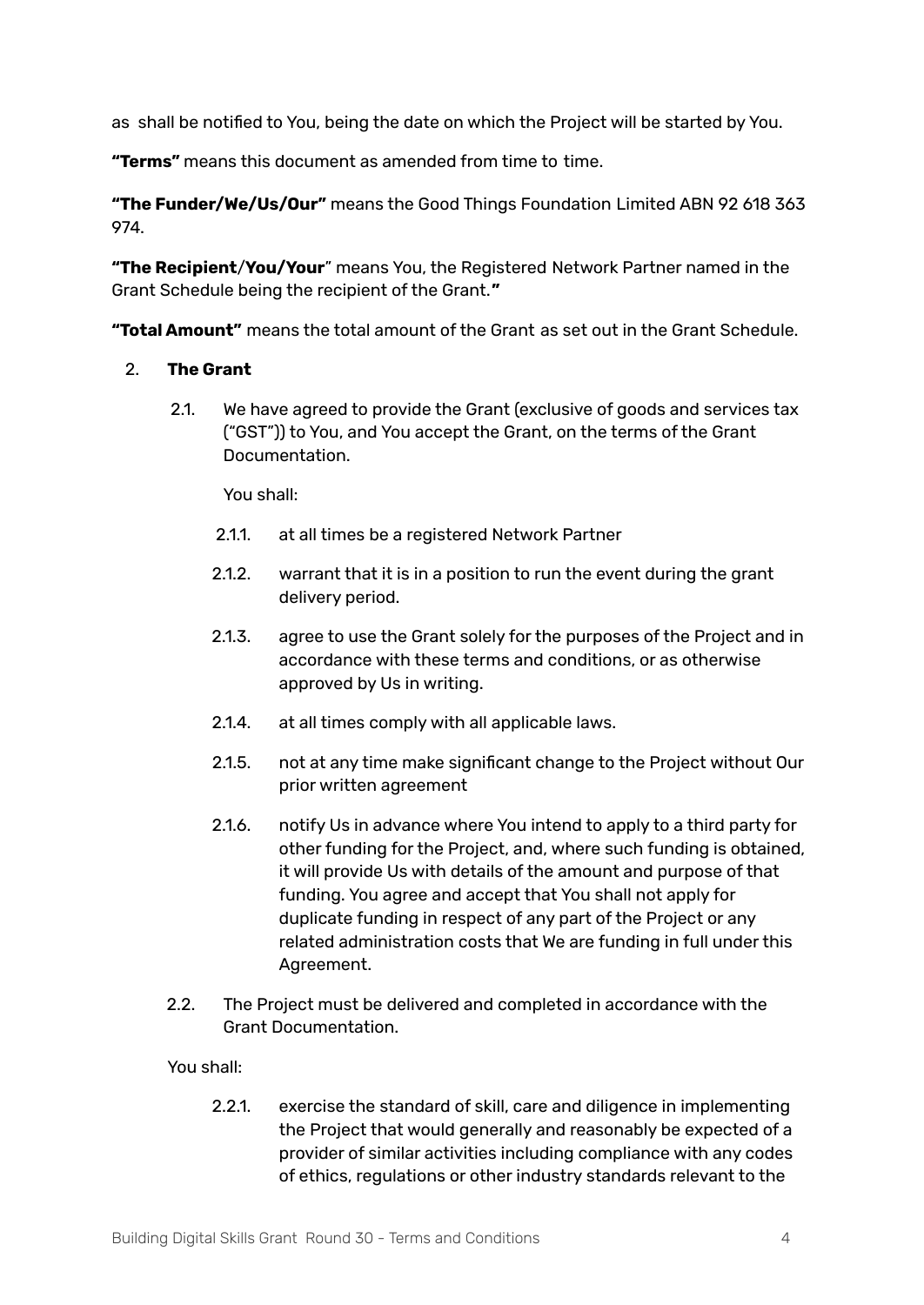Project;

- 2.2.2. make best endeavours to produce the Project Outputs.
- 2.2.3. ensure that any information provided to Us is true and accurate in all material respects, and notify Us in writing within 2 weeks of any changes to the information provided to us in respect of the Project (including any changes to information contained in reports);
- 2.2.4. maintain accurate financial records, in accordance with applicable accounting standards, in relation to the use of the Grant;
- 2.2.5. not do, or cause to be done, or allow to be done, anything within Your reasonable control, that may harm or result in detriment to Our good name and reputation, or adversely affect, reflect or impact on Us.
- 2.3. If You fail to comply with all or any of these Terms of this Agreement we are entitled to seek a refund of all monies paid or suspend any further payment that may be due to You and terminate the Grant.
- 2.4. Any claim for payment must be made through our online funding portal *https:/ [www.beconnectednetwork.org.au/your-organisations/manage-gr](https://www.beconnectednetwork.org.au/your-organisations/manage-grants#/) [ants#/](https://www.beconnectednetwork.org.au/your-organisations/manage-grants#/)* **(login required).**
- 2.5. No Grant shall be paid unless and until We are satisfied that such payment will be used for proper expenditure in the delivery of the Project.
- 2.6. You Must issue us with an Invoice complied with the requirements under the *A New Tax System (Goods and Services Tax) Act 1999* (Cth) ("GST Act").
	- 2.6.1. All Invoices must include the reference provided by Good Things Foundation on the above named funding portal.
	- 2.6.2. If your Business is Registered for GST, the invoice must be in the form of a Tax Invoice.
	- 2.6.3. If your Business is not registered for GST, the invoice must be in the form of a normal invoice and not have the word "Tax" on it.
	- 2.6.4. If Your GST status changes during the Project Period, You must ensure Your invoice is compliant with this change, and that the change has been updated on our online funding portal.
- 2.7. Provided we have received an invoice from You with all relevant details, payment of the Grant will be made by Us via the Australian Payments Clearing Association (APCA) (BACS).
- 2.8. You shall promptly repay to Us any money incorrectly paid to it either as a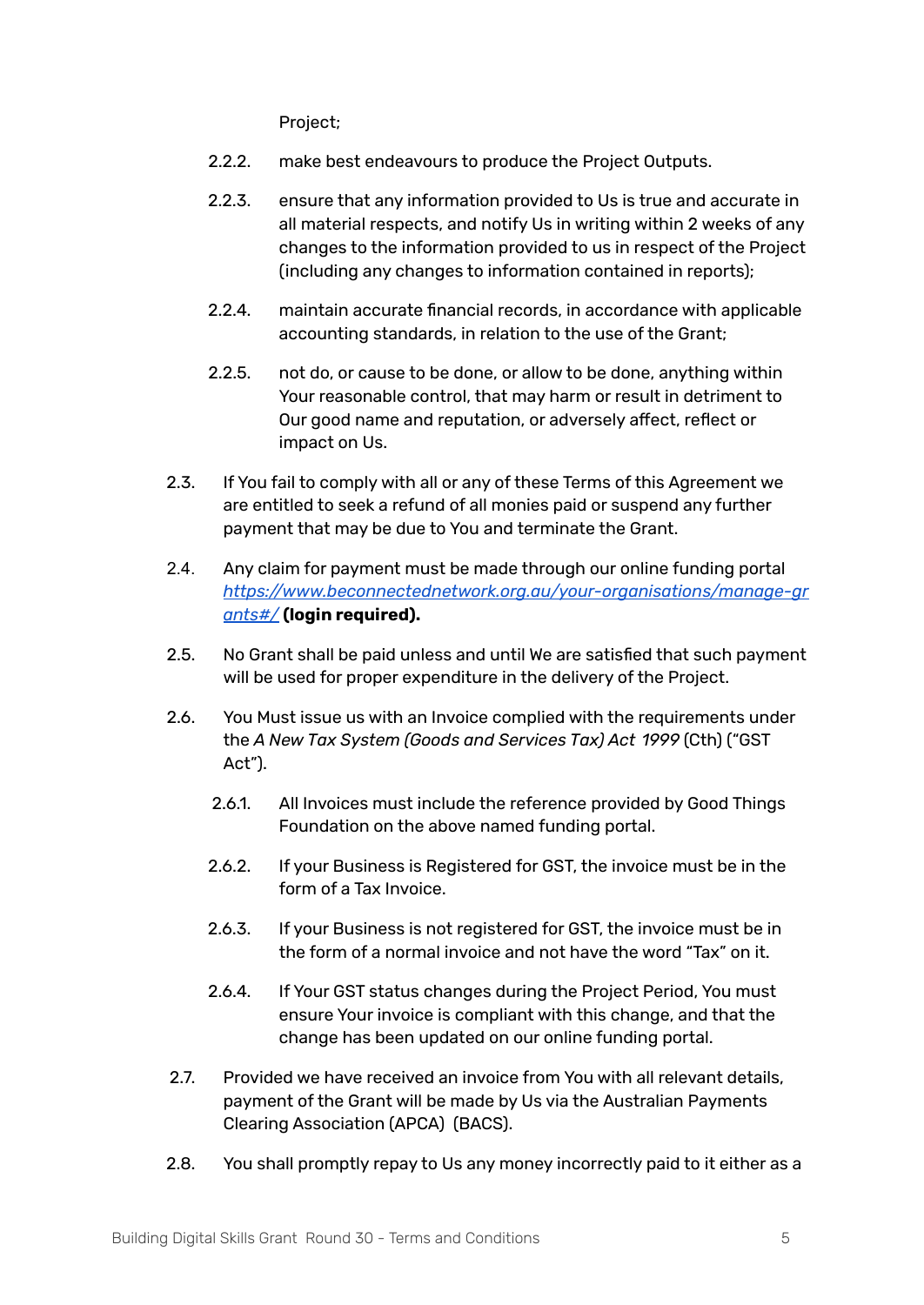result of an administrative error or otherwise. This includes (without limitation) situations where either an incorrect sum of money has been paid or where Grant monies have been paid in error before all conditions attaching to the Grant have been complied with by You.

- 2.9. Failure by You to meet Our quality requirements set out in the Grant Schedule may result in a suspension of further payments of the Grant or reduction of any payment of the Grant which may be due.
- 2.10. We reserve the right to vary or cancel the Project without being liable for any loss in the event that Our funding for the Project is suspended, varied or withdrawn by our funder prior to the start date of the project.
- 2.11. Any outstanding amounts owed by You to Good Things Foundation must be paid in full before any payments of the Grant will be made. Grant funding will be held back until full payment has been received by Good Things Foundation.
- 2.12. The project must be delivered in line with the Terms and Conditions of the website. If You fail to comply with the terms we will withdraw current funding.

# 3. **Monitoring**

- 3.1. You must provide all information reasonably requested by Us for the purpose of evaluating and monitoring the delivery and success of the Project.
- 3.2. You shall permit any person authorised by Us such reasonable access to Your employees, agents, premises, facilities and records, for the purpose of discussing, monitoring and evaluating Your fulfilment of the conditions of this Agreement and shall, if so required, provide appropriate oral or written explanations from them.
- 3.3. We reserve the right to see upon request evidence of a complete and rigorous written policy and set of procedures in place at all times to safeguard children, young people or vulnerable adults and compliance with such policies and procedures.
- 3.4. Where You have obtained funding from a third party for Your delivery of part of the Project, You shall include the amount of such funding in Your financial reports together with details of what that funding has been used for.
- 3.5. You must not and must not permit anyone in Your organisation to engage in any sexual, racial or other harassment or unlawful discrimination against any person (whether or not an employee) in the course of their employment with You.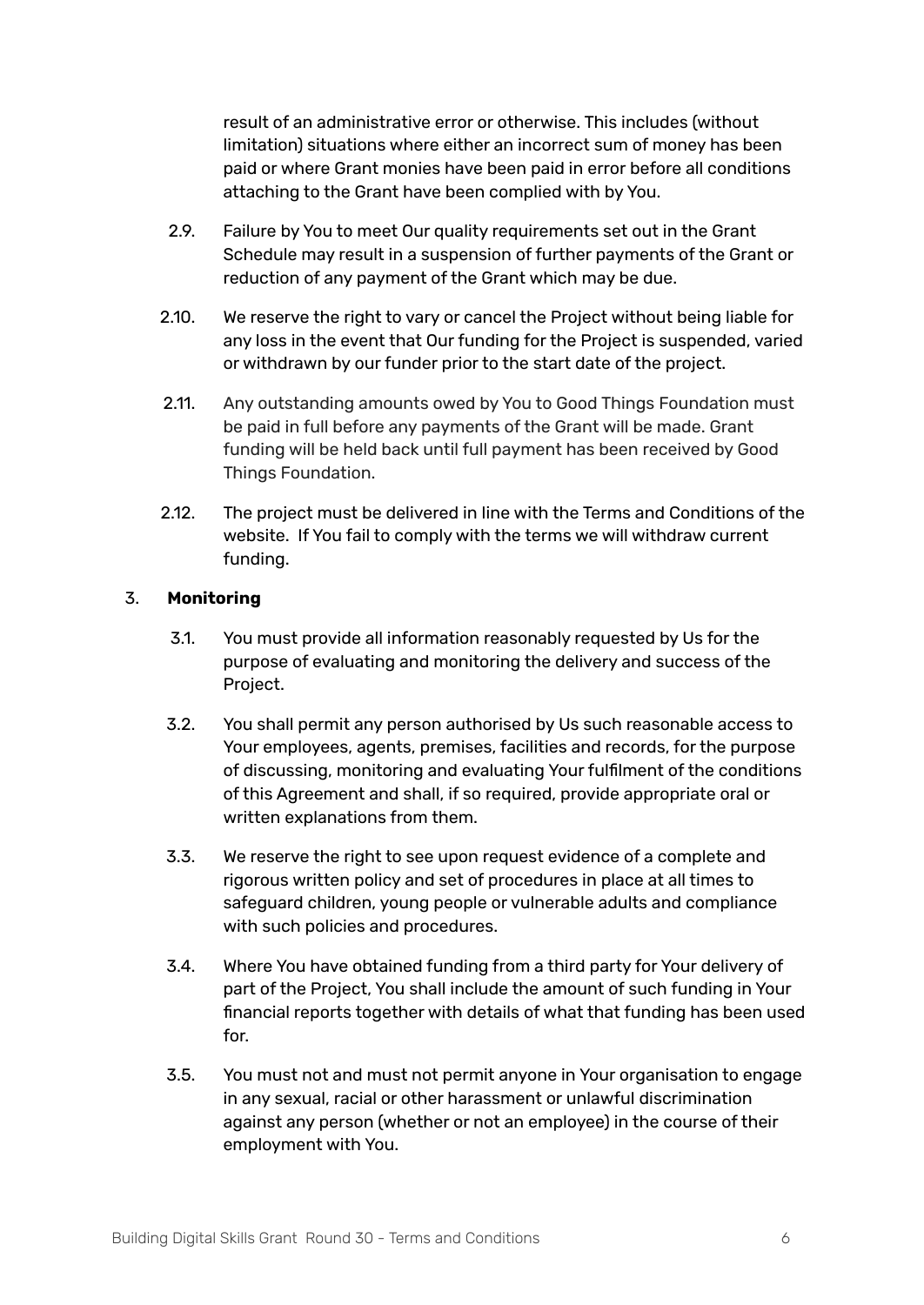- 3.6. You must collect, keep and make available for Us evidence of learners' attendance, for inspection on request. This will be hard copies of signing in sheets which include as a minimum; name, signature, date and time the individual attended the training. This must be kept for any activity delivered as part of the Project until six months after the contract has ended. Failure to do so will result in the contract being revoked.
- 3.7. You must collect, keep and make available to Us 5 Years of Financial records for all expenditure directly or indirectly relating to the Project, starting from the date you accept these terms. We reserve the right to ask You for this financial information upon completion of the contract.
- 3.8. You shall provide Us with a final report on completion of the Grant Period which shall confirm whether the Project has been successfully and properly completed.

# 4. **Intellectual Property rights**

- 4.1. We agree that all rights, title and interest in or to any information, data, reports, documents, procedures, forecasts, technology, know-how in any Intellectual Property designed by You in the course of the Project shall be Our property. You shall at Our request and expense execute any related documents and perform such activities as required by Us to vest all rights, title and interests to or in any such Intellectual Property to Us.
- 4.2. Where We have provided You with any of Our Intellectual Property Rights for use in connection with the Project (including without limitation Our name and logo), You shall, on termination of this Agreement, cease to use such Intellectual Property Rights immediately and shall either return or destroy such Intellectual Property Rights as requested by Us except where We have given You express written consent to use such rights.

# 5. **Data Protection and Confidentiality**

- 5.1. All confidential information provided by Us and used by You during the course of the Grant Project Period shall remain Our property and You will treat it as strictly confidential.
- 5.2. All confidential information provided by You and used by Us during the course of the Grant Project Period shall remain Your property and We will treat it as strictly confidential.
- 5.3. You will:
	- 5.3.1. comply with the *Privacy Act 1988* (Cth), in relation to any personal information (as defined in that legislation) that is collected, used or disclosed under this Grant Agreement, as applicable
	- 5.3.2. not do anything with Personal Information that will cause Us to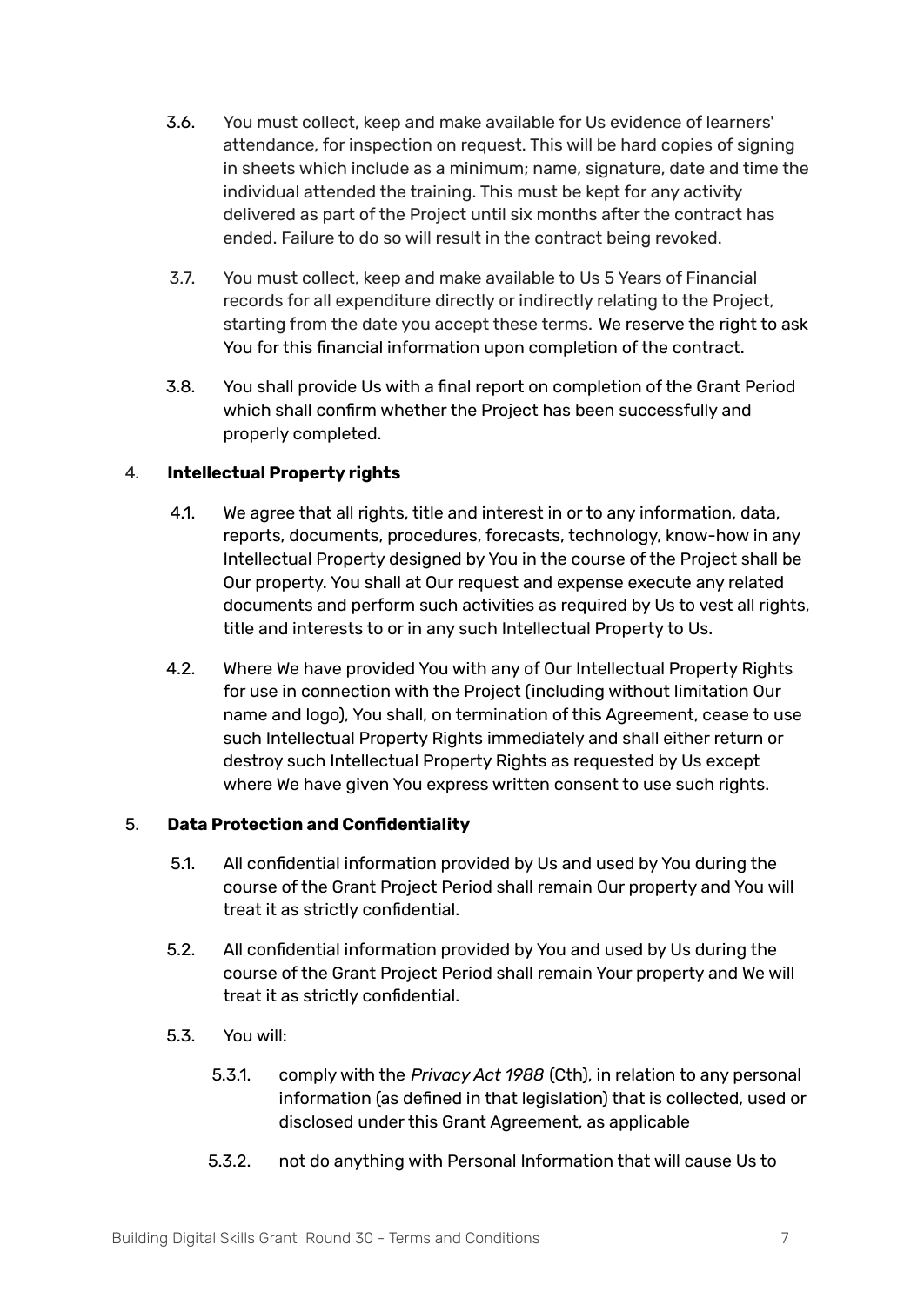breach Our obligations under the *Privacy Act 1988* (Cth);

5.3.3. provide all assistance as required by us to assist us in complying with our obligations when dealing with personal Information.

#### 6. **Notification**

- 6.1. You must immediately notify Us in writing of any incident or circumstance:
	- 6.1.1. involving a breach or a potential breach of these Terms;
	- 6.1.2. involving a conflict of interest or a potential conflict of interest that may restrict you in undertaking the Project in fair independent way;
	- 6.1.3. in the nature of an emergency affecting the Project; and
	- 6.1.4. that may have any impact on Our good name and reputation; and
	- 6.1.5. which would, or would likely, have a material impact on the desired Project outcomes.

#### 7. **Information and images**

- 7.1. To enable Us to promote Our activities or the Project, You agree to:
	- 7.1.1. permit Us to use information about You or the Project: and
	- 7.1.2. provide to Us relevant images about You or the Project (ensuring that the consent in relation to the use of such image has been obtained in respect of any person who may appear in each image).

# 8. **Limitation of Liability**

- 8.1. We accept no liability for any consequences, whether direct or indirect, that may come about from Your running of the Project, the use of the Grant or from withdrawal of the Grant. You shall indemnify and hold harmless Us, Our employees, agents, officers or sub-contractors with respect to all claims, demands, actions, costs, expenses, losses, damages and all other liabilities arising from or incurred by reason of Your actions and/or omissions in relation to the Project, the non-fulfilment of Your obligations under this Agreement or Your obligations to third parties.
- 8.2. Subject to Clause 8.1, Our liability under this Agreement is limited to the payment of the Grant.

#### 9. **Insurance**

9.1. You shall effect and maintain with a reputable insurance company a policy or policies in respect of all risks which may be incurred by You, arising out of the Your performance of the Agreement, including death or personal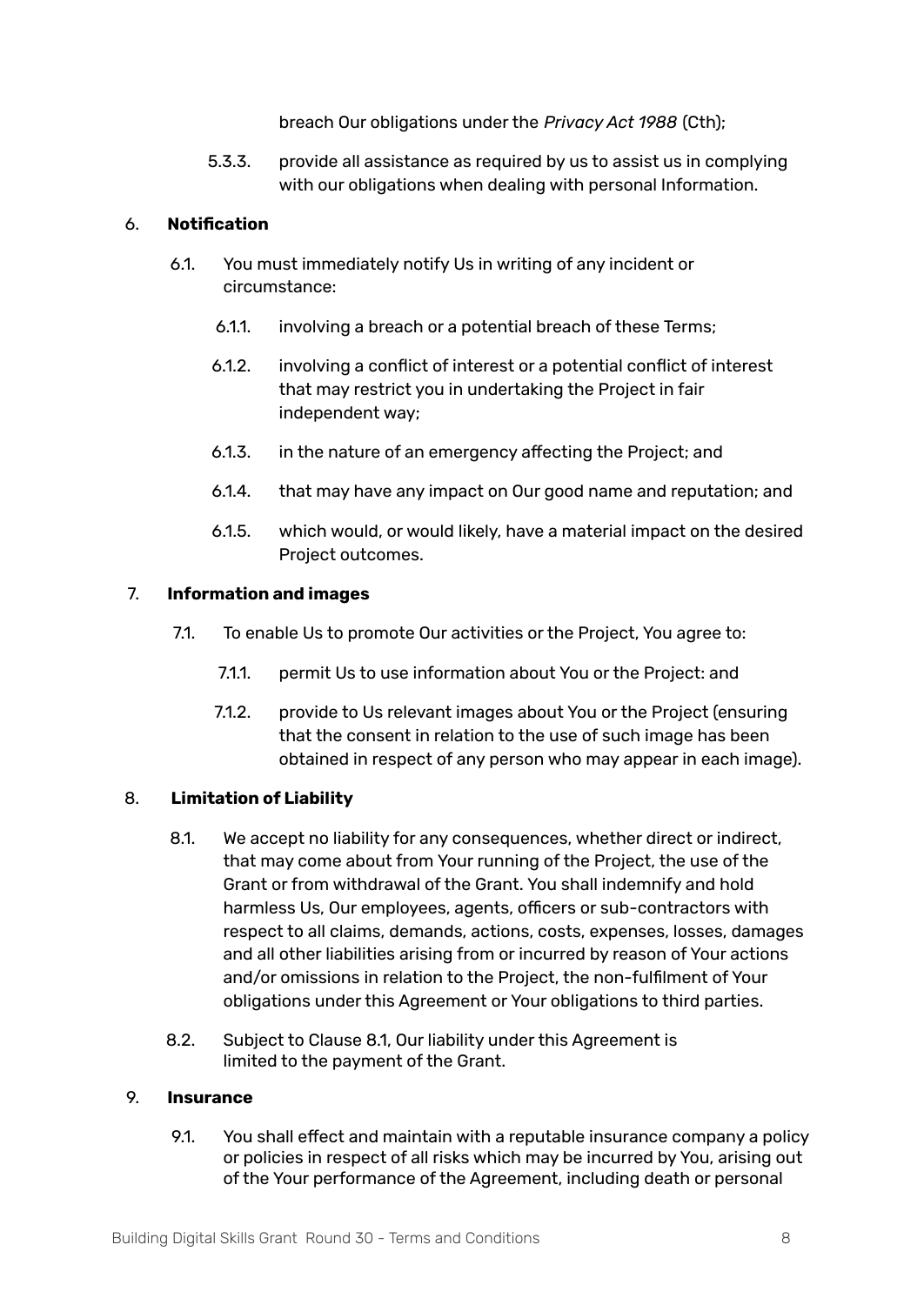injury, loss of or damage to property or any other loss.

9.2. If We ask, You must provide certificates of currency for the insurance and/or a warranty from Your insurer that the policy extends to and will cover potential liability arising under this Agreement.

#### 10. **Warranties**

You warrant, undertake and agree that:

- a. You have all necessary resources, approvals, powers and expertise to deliver the Project (assuming due receipt of the Grant);
- b. You shall at all times comply with all relevant legislation and all applicable codes of practice and other similar codes or recommendations, and shall notify Us immediately of any significant departure from such legislation, codes or recommendations;
- c. All financial and other information concerning You which has been disclosed to Us is to the best of Our knowledge and belief, true and accurate;
- d. You are not aware of anything in Your own affairs, which You have not disclosed to Us or any of Our advisers, which might reasonably have influenced Our decision to make the Grant on the terms contained in this Agreement;

#### 11. **Duration**

- 11.1. Except where otherwise specified, the terms of this Agreement shall apply from the date of this Agreement until the anniversary of expiry of the Grant Period or for so long as any Grant monies remain unspent by You, whichever is longer.
- 11.2. Any obligations under this Agreement that remain unfulfilled following the expiry or termination of the Agreement shall survive such expiry or termination and continue in full force and effect until they have been fulfilled.

#### 12. **Termination**

We may terminate this Agreement and any Grant payments on giving You one week written notice should it be required to do so by financial restraints or for any other reason.

#### 13. **Assignment**

You may not, without Our prior written consent, assign, transfer, sub-contract, or in any other way make over to any third party the benefit and/or the burden of this Agreement or, except as contemplated as part of the Project, transfer or pay to any other person any part of the Grant.

#### 14. **Waiver**

No failure or delay by either party to exercise any right or remedy under this Agreement shall be construed as a waiver of any other right or remedy.